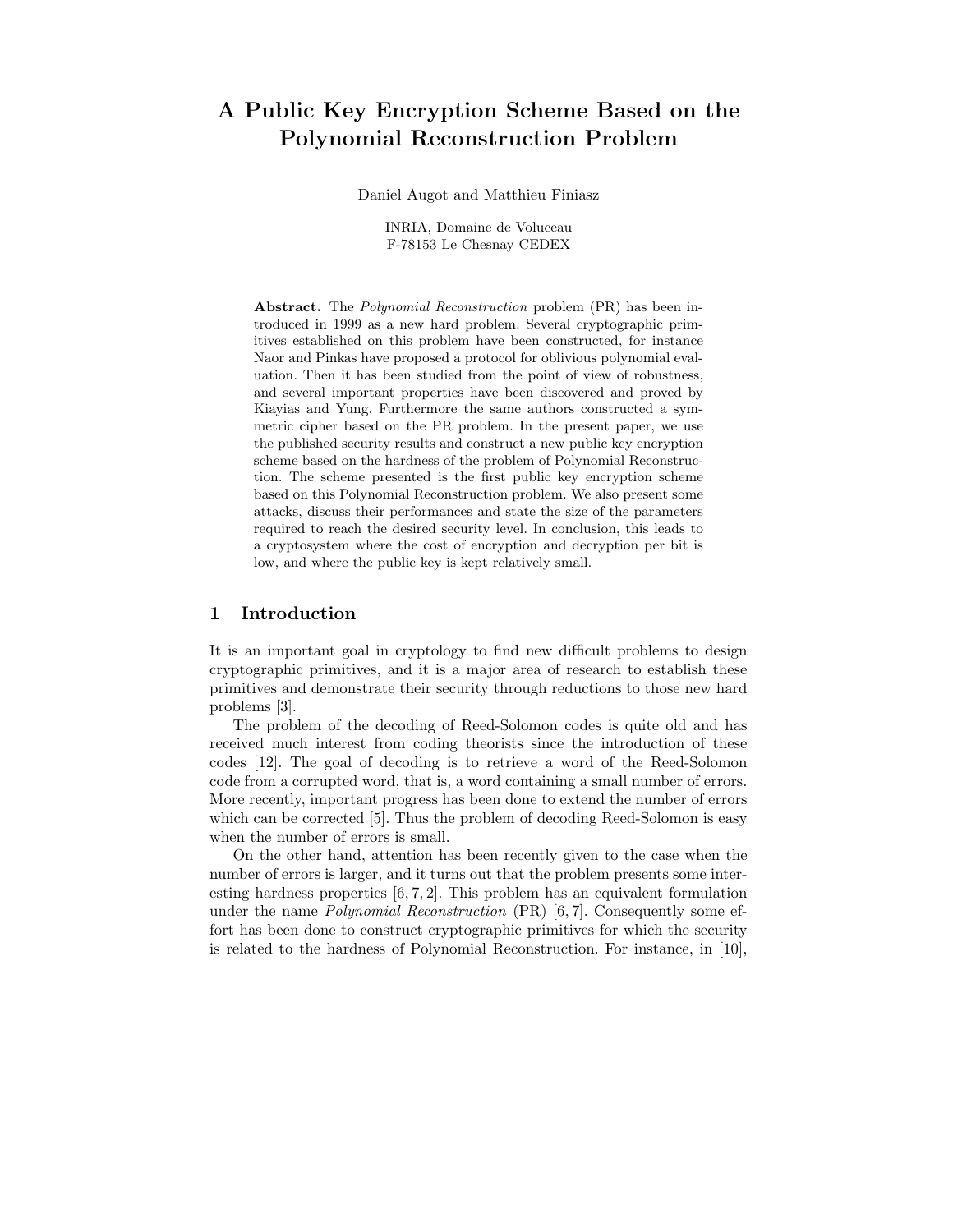the authors construct an oblivious polynomial evaluation scheme, and, in  $[6, 7]$ , a semantically secure symmetric cipher is obtained.

In this paper we present a public key cipher related to the PR problem. In this scheme, Alice's public key is some kind of noise, which correspond to an instance of the Polynomial Interpolation Problem and which has been created by Alice from secret data. Then, when Bob wishes to send a message to Alice, he randomizes this noise, adds it to the message, and furthermore adds some small random noise generated by himself (in the same manner as in the McEliece public key cryptosystem [9]). Then Alice can use her secret data as a trapdoor to remove the noise added by Bob. Interestingly, our scheme relies on two new intractability assumption: while the hardness of PR is used to establish the security of the public key, the security of the encryption relies on the apparent difficulty of decoding a Reed-Solomon augmented by one word. From this point of view, it is radically different from the McEliece scheme.

Compared to the McEliece cryptosystem, where the public data is a whole generating matrix for a random-like error correcting code, the public key of our cryptosystem is a single word. This leads to a much shorter public key. The attacks we have investigated originate from coding theory, and the complexity of the best decoding algorithm [1] is discussed. This enables us to choose the parameters such that the work factor to recover the plaintext is above 2 80 . For such a security, we get a public key of size  $\approx 80000$  bits, which can be reduced to 3072 bits, using particular instances of the Polynomial Reconstruction problem (subfield subcodes which shall be explained in Section 4.3).

The paper is organized as follows: in Section 2 we recall the definition and the properties of Reed-Solomon codes and we discuss some hardness properties of the decoding of Reed-Solomon codes, mainly following [6, 7]. Section 3 presents the encryption scheme, and Section 4 presents some attacks and their complexity, in order to determine practical security parameters. Finally, Section 4 presents the algorithmic performance of the system.

# 2 Polynomial Reconstruction and Reed-Solomon decoding

#### 2.1 Background on Reed-Solomon codes

Let  $F_q$  be the finite field with q elements, let  $x_1, \ldots, x_n$  be n distincts elements of  $F_q$ , we denote by ev the following map

$$
\text{ev}: \begin{cases} F_q[X] \to F_q^n \\ p(X) \mapsto (p(x_1), \dots, p(x_n)), \end{cases}
$$

where  $F_q[X]$  is the ring of univariate polynomials over  $F_q$ .

**Definition 1** The Reed-Solomon code of dimension k and length n over  $F_q$ , denoted  $RS_k$  is the following set of n-tuples (codewords)

$$
RS_k = \{ev(f); f \in F_q[X]; \deg f < k\}
$$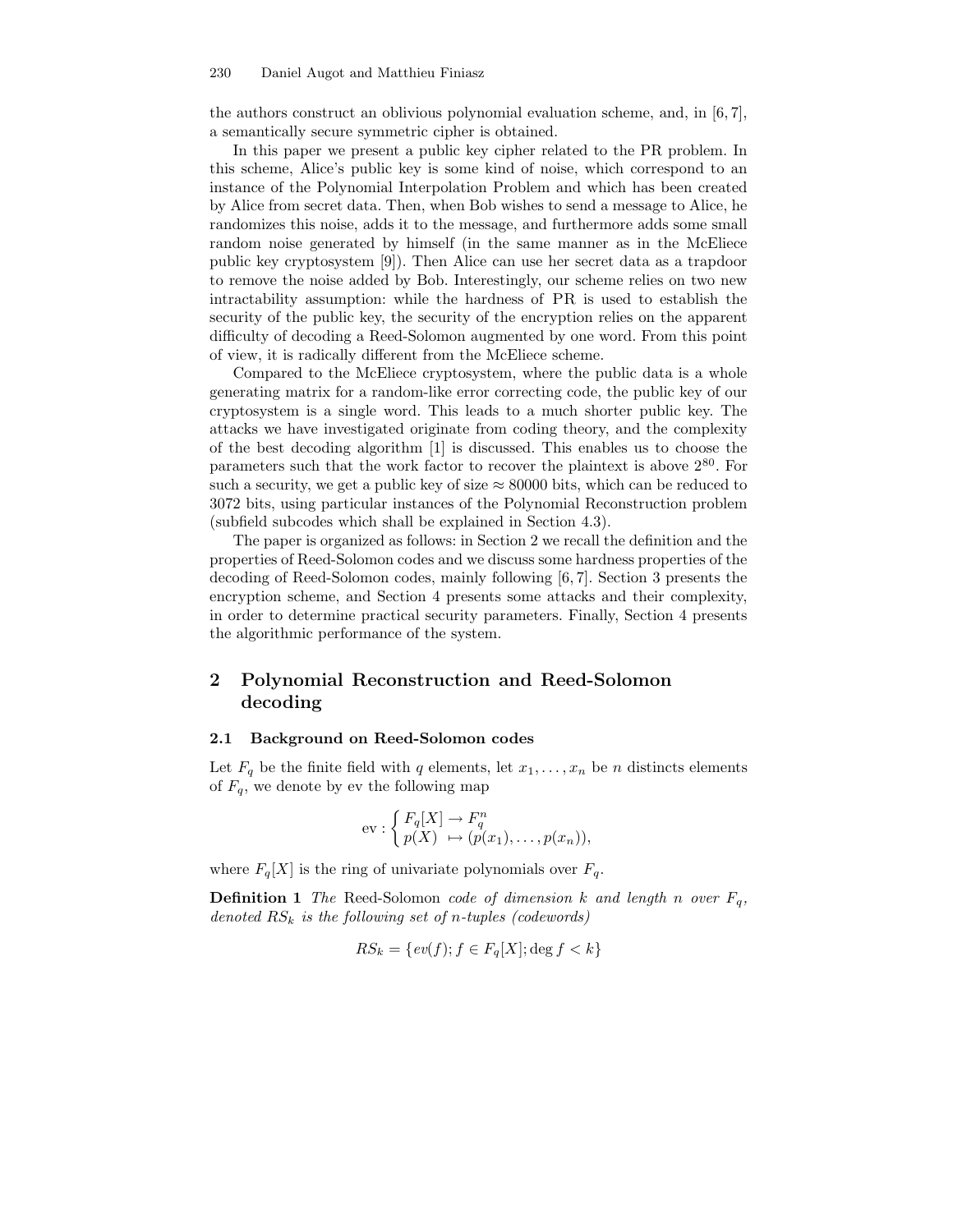where  $F_q[X]$  is the set of univariate polynomials with coefficients in  $F_q$ . The set  $(x_i)_{i\in\{1...n\}}$  is called the support of RS<sub>k</sub>. We shall use the notation "the  $[n, k]_q$  Reed-Solomon code". A generating matrix of  $RS_k$  is an  $k \times n$  matrix whose rows generate  $RS_k$  as an  $F_q$ -vector space. Let  $I \subseteq \{1 \dots n\}$ , the shortened Reed-Solomon code at I is the Reed-Solomon code with support  $(x_i)_{i \notin I}$ .

We shall need the following definition when discussing attacks on our scheme:

**Definition 2** The dual  $RS_k^{\perp}$  of  $RS_k$  is the following set of words in  $F_q^n$ 

$$
RS_k^{\perp} = \{x = (x_1, \dots, x_n) \in F_q^n; \sum_{i=1...n} x_i c_i = 0 \text{ for all } c = (c_1, \dots, c_n) \in RS_k\}
$$

A parity check matrix H of  $RS_k$  is a generating matrix of  $RS_k^{\perp}$ . The syndrom of a word x is  $Hx^t$ .

The syndrom  $S$  of word  $x$  has the property to be zero when  $x$  belongs to the  $RS_k$ . Let  $c \in F_q^n$  be given, *decoding* c is finding the closest element to c in  $RS_k$ . The distance in use is the *Hamming distance*  $d_H$ :

$$
d_H(x,y) = \#\{i \in [1..n]; \ x_i \neq y_i\},\
$$

and the weight of a word  $c \in F_q^n$  is the number of non-zero coordinates of c. Formally the problem of decoding is:

REED-SOLOMON DECODING (RSD): Given a  $[n, k]$  Reed-Solomon code  $RS_k$ , w an integer and a word  $y \in F_q^n$ , find any codeword in  $RS_k$  at distance less than w of y.

The minimum distance (the smallest weight of non zero codewords in  $RS_k$ ) of the [n, k] Reed-Solomon code is  $(n-k+1)$ . The classical goal of coding theory is to decode up to  $w = (n - k + 1)/2$  errors, in which case, the solution to RSD is guaranteed to be unique.

In terms of polynomials, the problem of decoding can be stated as follows, where the parameters t is  $n - w$ . The term *Polynomial Reconstruction* has been introduced in [10].

POLYNOMIAL RECONSTRUCTION (PR): Given n, k, t and  $(x_i, y_i)_{i=1...n}$ , output any polynomial  $p(X)$  such that  $\deg p(X) < k$  and  $p(x_i) = y_i$  for at least t values of the index i.

Note that the two formulation are strictly equivalent. Coding theorists use the notion of decoding, whereas other authors use the terms polynomial reconstruction. The problem is easy when  $t \geq \frac{n+k}{2}$ , where decoding can be done using the classical Berlekamp-Massey [8] algorithm or the Berlekamp-Welsh algorithm [13]. For this value it is indeed the classical problem of decoding Reed-Solomon up to their error capability. Note that this has been improved to  $\sqrt{kn}$  by Guruswami and Sudan [5]. They introduced a polynomial time algorithm for listing all codewords at distance less than  $n - \sqrt{kn}$  of the received word (*list decoding*). This implies that the PR problem is easy when  $t \geq \sqrt{kn}$ .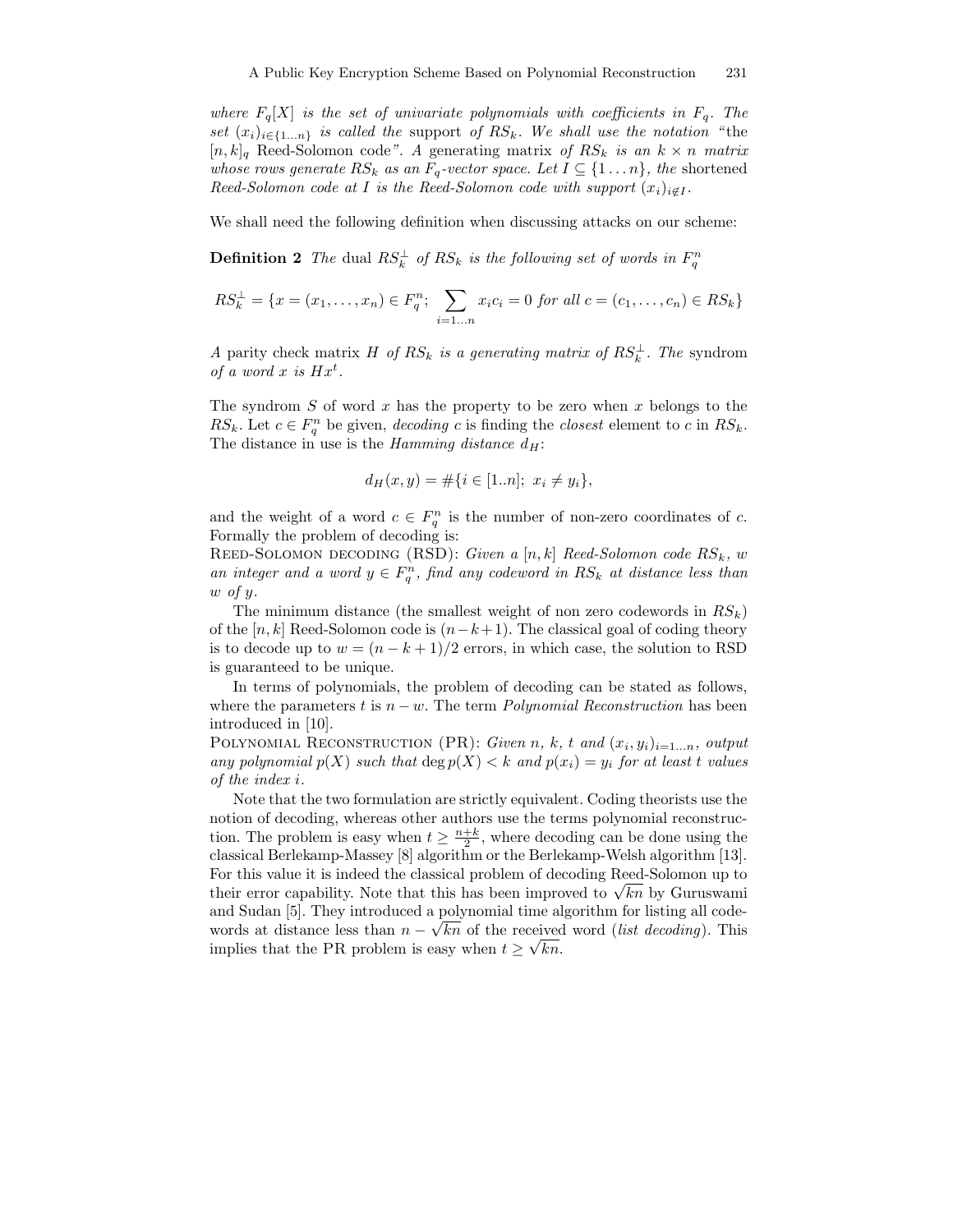#### 2.2 Cryptographic hardness of Polynomial Reconstruction

The PR problem has also been investigated for small values of  $t$ , that is to say, decoding when the error has a large weight. Naor and Pinkas made use of the PR problem to build a protocol for Oblivious Polynomial Evaluation [10]. Later, the security of PR has been fully investigated in  $[6, 7]$ , and we informally summarize here their results.

From the point of view of establishing the hardness of PR, we will call pa-From the point of the are exponential in n, and if  $t < \sqrt{kn}$ . Such rameters n, k, t sound if  $\binom{n}{k}$  and  $\binom{n}{t}$  are exponential in n, and if  $t < \sqrt{kn}$ . Such a requirement implies that exhaustive search on valid positions or on error positions is impossible, and that the Guruswami-Sudan algorithm does not apply. Naor and Pinkas have shown that, when the finite field is large ( $log q \ge 2n$ ), the proportion of instances in  $S_{n,k,t}$  such that the number of solution polynomials is more than one is negligible (less than  $2^{-n}$ ). As a consequence, we may (and shall) assume that the number of solutions is one, and we will use the term the solution polynomial for the unique polynomial which is solution to the PR problem.

In order to study the hardness of the PR problem, the same authors identified a decisional problem: given a PR instance, determine whether the i-th point of the support belongs to the graph of the solution polynomial (that is, does we have  $p(x_i) = y_i$ , where  $p(X)$  is the solution polynomial). They postulate the hardness of this problem under the name "Decisional PR-Assumption" (DPR).

Then the authors show the following properties:

- Hardness of partial information extraction: under the DPR, an adversary who wishes to compute their value of the solution on a new point has a negligible advantage over an adversary who does not see the instance.
- Under the DPR assumption, the family of PR instances is pseudorandom, for a poly-time observer.

These results indicates that the PR problem has good properties for cryptographic purposes. Note that these results hold for sound parameters. The authors succeed in building a symmetric cipher.

In [2], the following problem is proved to be NP-hard.

POLYAGREE: given k, t, n and a set of pairs  $P = \{(x_1, y_1), \ldots, (x_n, y_n)\}, x_i, y_i \in$  $F_q$ , does there exist a degree k polynomial  $p(X)$  such that  $p(x_i) = y_i$  for at least t different i's?

It is important to note that  $x_i$ 's in the POLYAGREE problem are not required to be different, and in fact the proof in [2] uses the fact that some of them may be equal. So the problem PolyAgree is not exactly the PR problem, but this result seems to indicate that PR is a hard problem.

# 3 The proposed system

The system is as follows.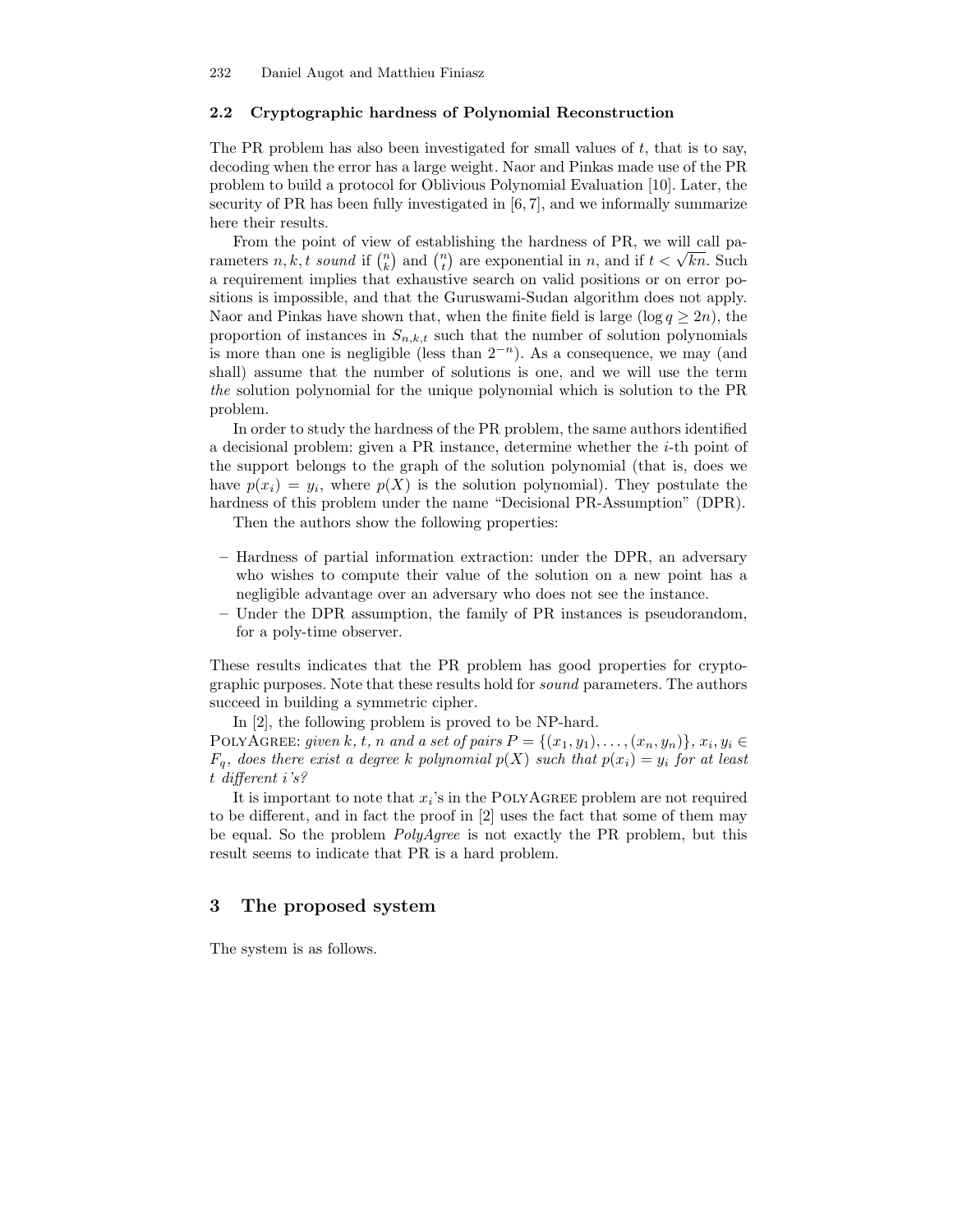Parameters q, n, k, W, w: q is the size of  $F_q$ , n is the length of the Reed-Solomon code, k its dimension, W is the weight of a large error  $(W = n - t$  in terms of PR formulation), w is the weight of a small error. We ask for  $n, k, n - W$  to be sound parameters for the PR problem.

Key generation Alice secretly generates a unitary polynomial  $p(X)$  of degree equal to k, and an error E of weight W. She computes the codeword  $c = \text{ev}(p(X))$ of  $RS_k$ , and computes  $c + E$ . The public key is  $c + E$ , while c and E are kept secret.

Encryption Bob wishes to send a message  $m_0$  of length k over the alphabet  $F_q$ . The message is first encoded into a codeword m in  $RS_{k-1}$ , by computing  $m = \text{ev}(m_0)$ , where  $m_0 = m_{0,0}, \ldots, m_{0,k-1}$  is seen as the polynomial  $m_0(X) =$  $m_{0,0} + m_{0,1}X + \ldots m_{0,k-1}X^{k-1}.$ 

Bob randomly generates  $\alpha \in F_q$  and an error pattern e of weight w. Then he computes  $y = m + \alpha \times (c + E) + e$ , and transmits y to Alice.

Decryption Upon receipt of  $y = m + \alpha \times (c + E) + e$ , Alice considers only the positions i where  $E_i = 0$ . In terms of codes this means she considers the shortened code of length  $N - W$ , which is also a Reed-Solomon code of dimension  $k$ , that we shall denote by  $RS_k$ . Let  $\overline{m}$ ,  $\overline{c}$ ,  $\overline{e}$  correspond to the shortened  $m, c, e$ . Then Alice has to solve the equation

$$
\overline{m} + \alpha \times \overline{c} + \overline{e} = \overline{y},
$$

where the "big" error E has disappeared. Obviously  $\overline{m} + \alpha \times \overline{c}$  belongs to  $\overline{RS}_k$ . Provided that w is less than the error correction capacity of  $\overline{RS}_k$ , Alice can correct  $\overline{y}$  and find  $\overline{m} + \alpha \times \overline{c}$ . Now Alice uses Lagrange interpolation to computes the unique polynomial  $q(X)$  of degree k such that  $ev(q(X)) = \overline{m} + \alpha \times \overline{c}$ . Since  $m_0$  is a polynomial of degree less than or equal to  $k-1$ , and since  $\overline{c} = \text{ev}(p(X))$ and  $p(X)$  has degree exactly k and is monic,  $\alpha$  appears as the leading coefficient of  $q(X)$ . Knowing  $\alpha$  and  $p(X)$ , Alice can compute  $q(X) - \alpha p(X) = m_0(X)$ .

Comments The scheme has two parts for encryption:  $m \mapsto m+\alpha \times (c+E)$  which is like a randomized one-time pad with  $c+E$ , and a McEliece part:  $m+\alpha \times (c+E) \mapsto$  $m+\alpha \times (c+E)+e$ , where an error of small weight has been added. Also we must have  $w \leq (n - W - k + 1)/2$  in order to have unique decoding for the shortened Reed-Solomon code.

# 4 Investigated attacks and security parameters

## 4.1 The relationship between  $m, \alpha, e$

In this Subsection, we show that the knowledge of any value among  $m, \alpha, e$ implies the knowledge of the other two values. From a cryptographic point of view, any attack on one of these values enables to recover the other values.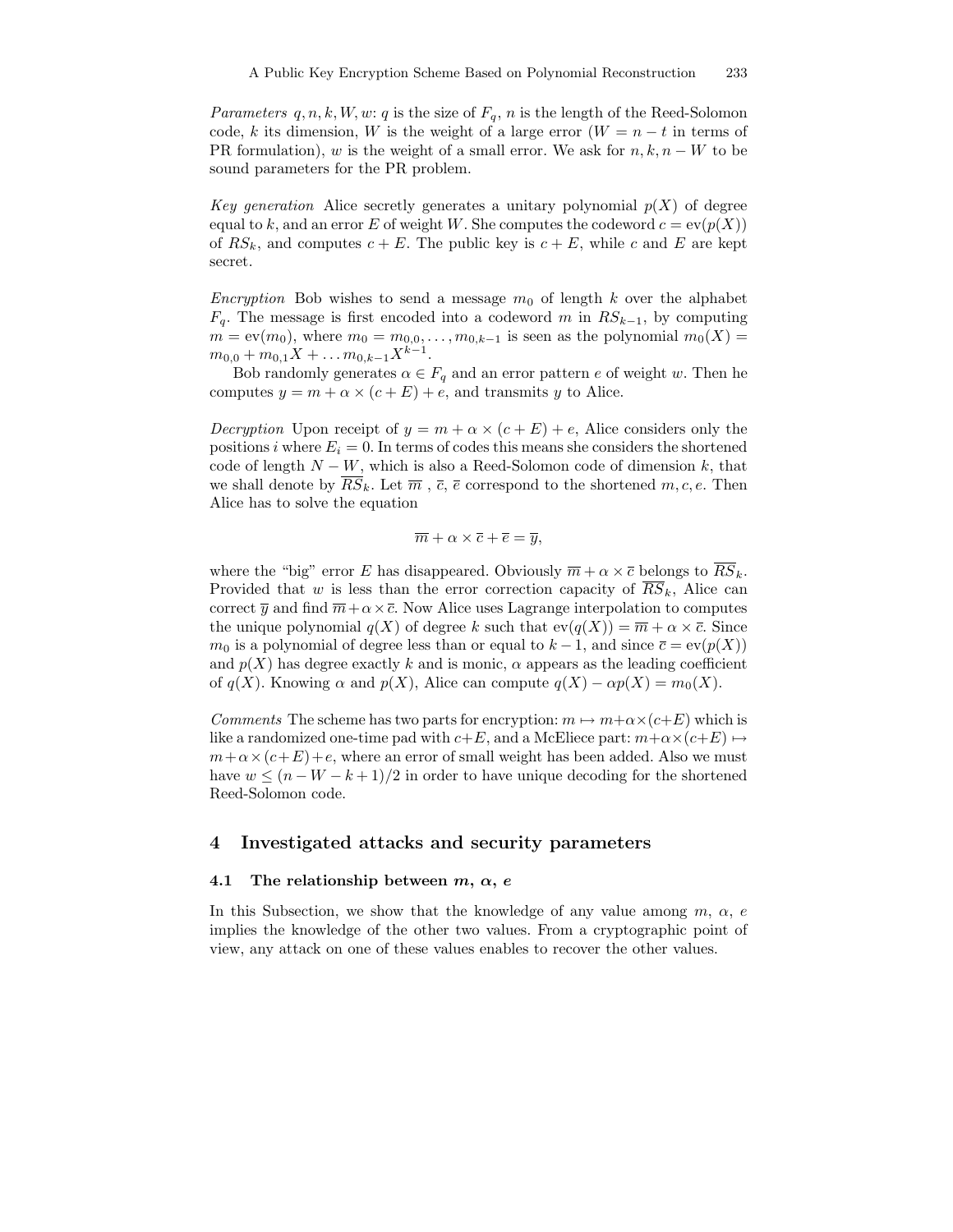Retrieval of m and e from  $\alpha$  First suppose that the adversary knows  $\alpha$ . He can compute  $y - \alpha \times (c + E) = m + e$ , then, since the Reed-Solomon code can decode up to  $w$  errors, he can decode, and find separately  $c$  and  $e$ .

Retrieval of m and  $\alpha$  from e Second suppose that the small error e is known to the adversary. He computes  $y - e = m + \alpha \times (c + E)$  and the syndrom of  $y - e: S = H_{k-1}(y - e)^t$ , where  $H_{k-1}$  is a parity check matrix for  $RS_{k-1}$ . Then  $S = \alpha H_{k-1}(c+E)^t$  and  $\alpha$  is recovered, since  $c+E$  is public and its syndrom is known. Then  $m = y - e - \alpha \times (c + E)$  is found.

Retrieval of  $\alpha$  and e from m Finally we suppose that the adversary has a successful attack on the message m. Knowing y he computes  $v := y - m = \alpha \times (c+E) + e$ . Doing componentwise division of v and  $c+E$ , the corresponding vector will have a large majority of  $\alpha$  among its coefficients. Thus  $\alpha$  is known and e also.

This interdependance of  $m, \alpha, e$  implies that each of these value must be safe from the cryptographic point of view. For instance, to prevent exhaustive search on  $\alpha$ , we must set  $\alpha \in F_q$  where  $q \geq 2^{80}$ .

#### 4.2 Attacks

There are two kinds of attacks on the system: structural attacks (universal attacks) which attempt to break the system by recovering the secret key from the public key, and decoding attacks (existential attacks) which will simply try to recover the plaintext from an encrypted message.

## Structural attacks: recovering the secret key

The secret key of this system is the pair  $(c, E)$ . Recovering it from the public key  $c + E$  is a decoding problem. As all other decoding problems it can be treated in two ways: either the attacker tries to guess the positions where the error is located (i.e. indices i such that  $E_i \neq 0$ ), shortens the code on these positions and tries to decode, or he tries to guess some positions where there are no errors and simply recovers the code word using a pseudo-inverse of the generator matrix of the code.

The first attack is called Error Set Decoding (ESD), it will take full advantage of the knowledge of the code structure to decode the largest possible number of errors remaining in the shortened code. The second attack is called Information Set Decoding (ISD). It will work as if the code was a random linear code and doesn't take advantage of it's structure.

Error Set Decoding for key recovery  $(ESD<sub>W</sub>)$  is based on the following idea: with Guruswami-Sudan's algorithm one can decode up to  $n - \sqrt{kn}$  errors. The weight W of  $E$  is chosen greater than this bound (otherwise decoding would be easy). However one can choose  $\beta$  positions in the code word and shorten the code on these  $\beta$  positions. In the new shortened code, Guruswami-Sudan's algorithm will then decode  $W_{\beta} = n - \beta - \sqrt{k(n - \beta)}$  errors. The attacker will then be able to decode the error E if among the  $\beta$  chosen positions there are at least  $W - W_{\beta}$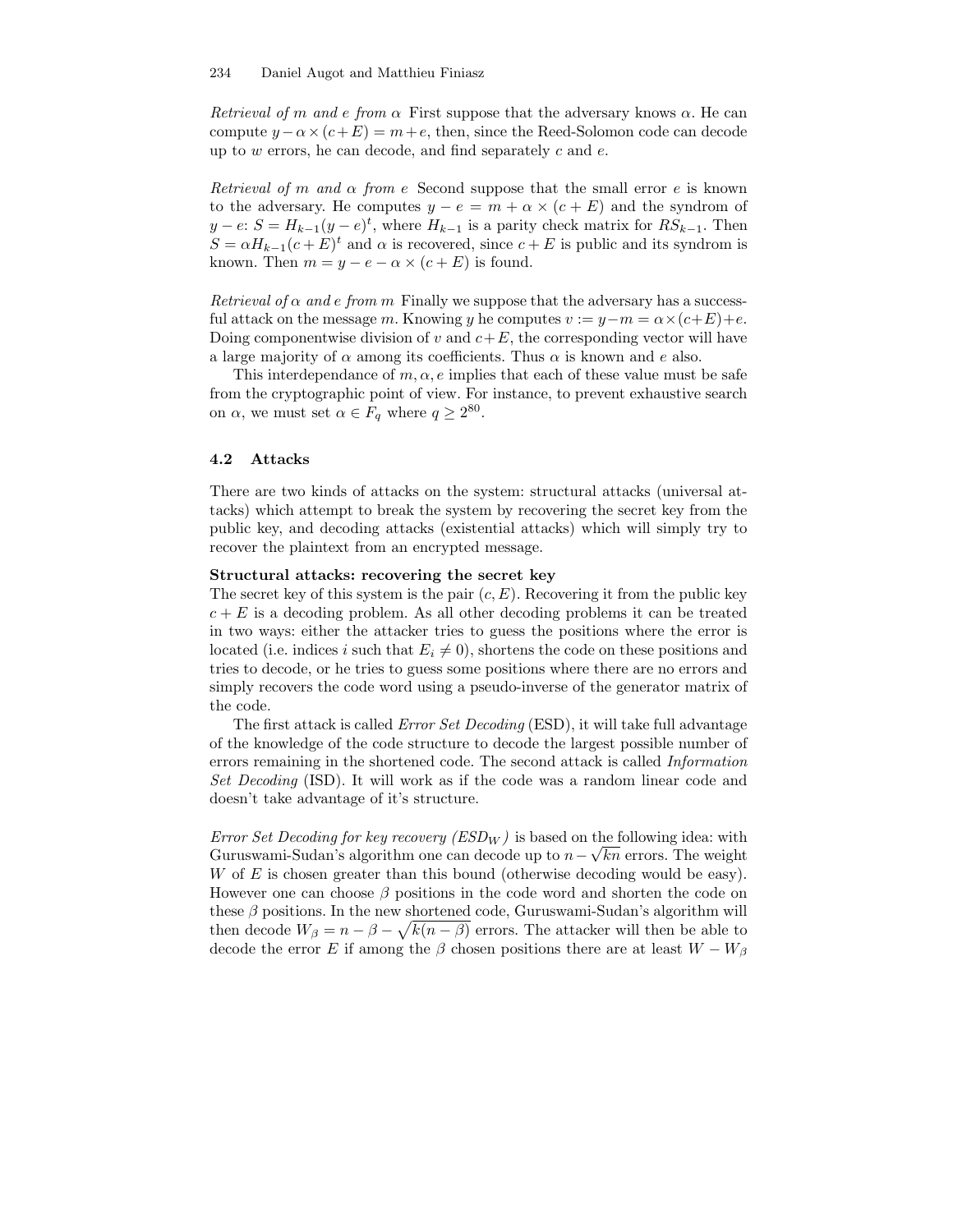errors. This attack will be optimal when  $\beta = W - W_{\beta}$  (that is  $\beta = n - \frac{(n-W)^2}{k}$  $\frac{W}{k}$ ) and the attacker picks  $\beta$  positions which are all in the W error positions. The probability this will happen is  $\binom{W}{\beta} / \binom{n}{\beta}$ . Hence the security of the system against this kind of attack is  $\binom{n}{\beta} / \binom{W}{\beta}$ .

Information Set Decoding for key recovery  $(ISD_W)$  consists (in its first form) in finding k positions with no errors. As the code dimension is  $k$  this is enough to recover the complete codeword and deduce the error from it. The attack would be the following: choose  $k$  random positions, recover the complete associated code word, check that the corresponding error is of the right weight, if not, try again with another k positions. This attack would have a complexity of  $\binom{n}{k} / \binom{n-W}{k}$ .

However in most cases it can be improved: instead of trying to guess  $k$  positions with no errors the attacker can look for  $k$  positions containing only a small given number  $p$  of errors and then try to guess which are these  $p$  positions. This can be done very efficiently using the Canteaut-Chabaud algorithm [1]. Depending on the parameters of the code the complexity of the attack can decrease a lot when  $p$  is well chosen. Its optimal value will depend widely on the parameters  $(n, k, W)$  of the code and on the size of the field in which we work. We call this attack $\mathrm{CC}_W$  for "Canteaut-Chabaud".

Decoding attacks: decoding in a Reed-Solomon after adding a word

The problem of decoding in a Reed-Solomon code after adding a random word  $c+E$  to it seems to be hard when the alphabet  $F_q$  is large. The only way to take advantage of the underlying Reed-Solomon structure would be to test for all the possible values of  $\alpha$  if there is one for which we can decode. However this will only work if the code is defined on a small alphabet, that is, if the finite field in which  $\alpha$  is taken is small enough. If this can not be done there is no known technique to decode using the structure of the code. Hence the attacker will have to consider the code as a random linear code, and the only possible attacks will be generic decoding attacks. As for the key recovery we will then distinguish an ESD attack and an ISD attack.

Error Set Decoding for message recovery  $(ESD_w)$  is not the best attack for message recovery. In the previous case  $ESD_W$  for key recovery worked well because the shortened code still had a good error correction capacity. This time we consider the code as a random code which has no error correction capacity. The attack then becomes very basic: it consists in finding all the w error positions to decode a message. Therefore this attack is necessarily more expensive than the ISD which only needs to find k positions containing no errors.

Information Set Decoding for message recovery  $(ISD_w)$  will work exactly as for the key recovery, except this time the dimension of the code is one more and the number of errors to be corrected is much smaller:  $w = n - W - \sqrt{(n - W)k}$ . We then obtain the following security diagrams. We also have a refined attack using the Canteaut-Chabaud algorithm  $(CC_w)$ .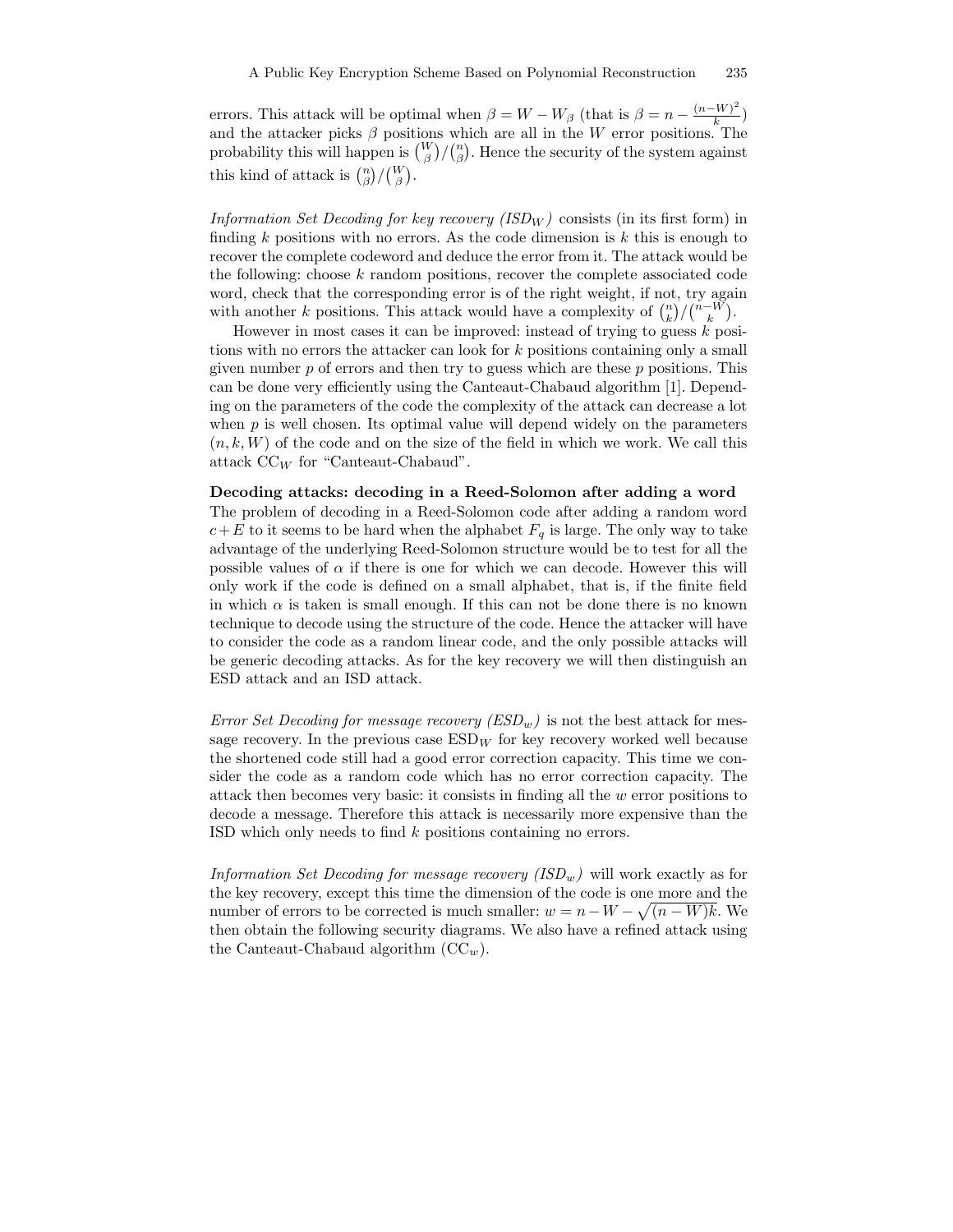

Fig. 1. Assumed  $log_2$  (Security) for different parameters of the system as a function of W

#### 4.3 Security parameters

In the following discussion, we assumed that there are no other attacks than those presented above.

Aiming at a security level of 2 80 , it is not possible to devise our system using a very short length  $n$ . Thus we must settle the length to be 1024. In that case, Figure  $1(a)$  shows the work factor as a function of W for the various attacks:  $ESD_W$ ,  $ISD_W$  and  $CC_W$  for key recovery ; and  $ISD_w$  and  $CC_w$  for message recovery. In particular it can be seen that  $W = 74$  is required to reach the  $2^{80}$ barrier.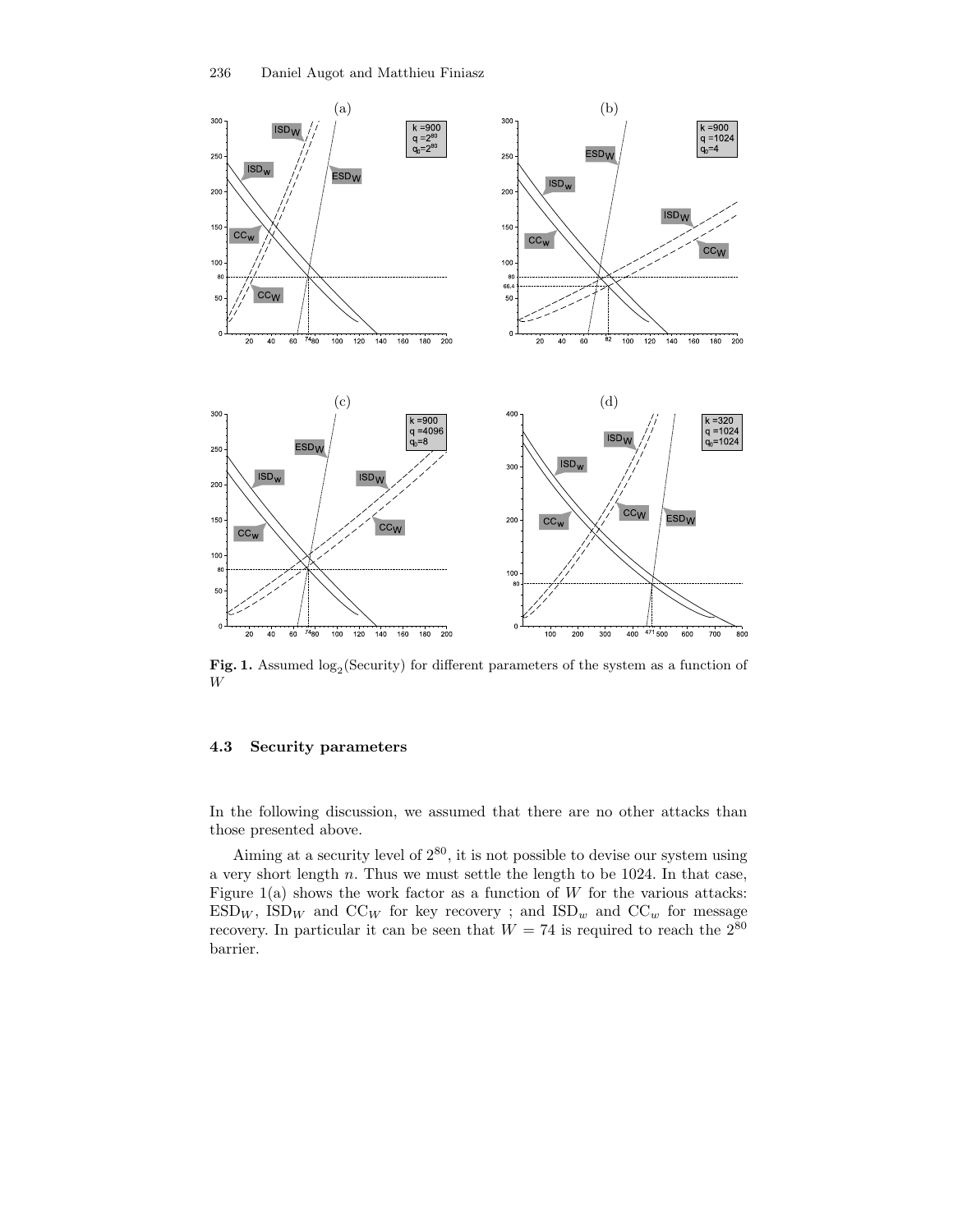#### 4.4 Shortening the public key

The above security parameters  $(n = 1024, k = 900, W = 74, w = 25, q = 2^{80}),$ lead to a public key of size  $n \times \log q = 81920$  bits. We note that this is shorter than the public key in McEliece cryptosystems, or the HFE cryptosystem [11]. However, we can make the public key smaller, using the notion of *subfield subcode*.

**Definition 3** Let a Reed-Solomon code C be defined over  $F_q$  where  $q = q_0^m$ . The  $F_{q_0}$ -subfield subcode of C set is the set of codewords of C whose coordinates belongs to the subfield  $F_{q_0}$ .

If the code C has length n and dimension k, then the  $F_{q_0}$ -subfield subcode has dimension between k and  $n - (n - k)m$ . Conversely, given a generating matrix G of a Reed-Solomon code of length n and dimension k defined over  $F_{q_0}$ , it can be used as a generating matrix for the Reed-Solomon code of the same length and dimension, defined over some extension  $F_q$  of  $F_{q_0}$ .

Considering the Reed-Solomon code defined over  $F_{2^{80}}$ , we shorten the public key by considering the Reed-Solomon code of length 1024 defined over the field F2 <sup>10</sup> . Note that there is no decrease of dimension since all elements of the support are in  $F_{2^{10}}$ . In that case the public key is  $c + E$  where c is a codeword of the  $[n, k]$ <sub>210</sub> Reed-Solomon code, E is an error of weight W with coordinates in  $F$ <sub>210</sub>. Encryption is still done over the extension field  $F_{2^{80}}$ . This leads to a public key of size  $10 \times 1024 = 10240$  bits.

We can further reduce the size of the public key, by considering subfield subcodes of the  $[n, k]$ <sup>210</sup> Reed-Solomon code, for instance the  $[n, k']$ <sup>22</sup> subfield subcode. The field  $F_{2^{10}}$  is an extension of degree 5 of  $F_{2^2}$  and this code has dimension k' of order  $1024 - 5 \times 124 = 404$ . The public key would then be defined over  $F_{2^2}$  and have length 2048. But this is not secure enough because of the huge dimension decrease, and falls under the decoding attack, see Figure 1(b).

As a consequence we need to find a code with higher dimension to prevent this attack. We change the big field  $F_q$  to be  $F_{2^{84}}$ , consider the Reed-Solomon of length 1024 and dimension 900 over the field  $F_{2^{12}}$ . Since  $F_{2^{12}}$  admits  $F_{2^3}$  as a subfield, we publish the key as belonging to  $F_{2^3}$ . We get a public key of size  $3 \times 1024 = 3072$ , and a dimension k' for the subfield subfield larger than or equal to  $1024 - 4 \times 124 = 528$ , which is now secure under the decoding attack (Figure  $1(c)$ ). Such a size of key is twice the one of a RSA key for the same level of security (1536 bits for a security of  $2^{80}$  as estimated in [4]).

Security Considerations: using such a small field, we loose the fact that a PR instance has a unique solution with overwhelming probability. Furthermore the adversary is faced with a very particular case of the PR problem, for which the solution polynomial which is sought for is such that it evaluates over the medium field into values in the small field. Nevertheless, to our knowledge, no better attack than the decoding attack seem to apply.

### 4.5 Complexity of encryption/decryption

One main drawback of our scheme is that the block length is very large: approximately 84000 bits, which may be convenient for some applications, but too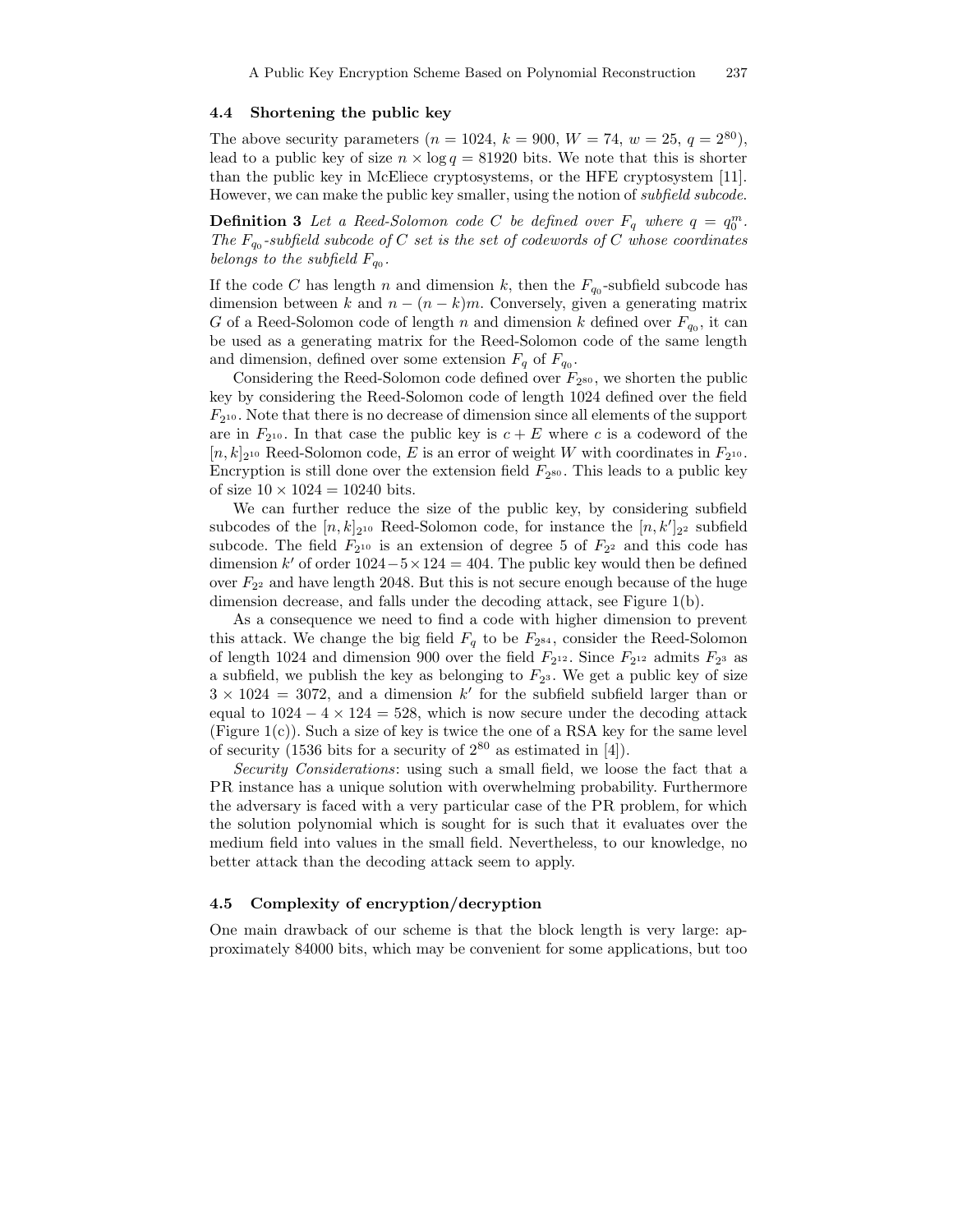large for others, eg. transmitting the short keys of a symmetric cipher. There are two steps for encryption: encoding the message into a Reed-Solomon codeword, and adding noise to the codeword. Encoding is done in the following way: the message  $m_0(X)$  is evaluated at each point of the support of the Reed-Solomon code. This is done using  $n$  Horner evaluations of a polynomial of degree  $k$ . Each evaluation has a complexity k, thus a total cost of  $nk$  operations in  $F_{2^{84}}$ . Adding the noise consists in doing the multiplication  $\alpha \times (c+E)$ , which costs n multiplications. The cost of adding the small noise e is negligible. Counting  $\log^2 q$ bit operations for multiplication if  $F_q$ , the total cost is of order  $O(nk \log^2 q)$  for encryption, that is,  $O(n \log q)$  bit operations per bit of the plaintext.

Decryption is more expensive, since it consists in decoding of a Reed-Solomon code, which is done at cost  $O((n-W)^2)$  (See [8] for instance) arithmetic operations in  $F_q$ , that is  $O((n-W)^2 \log^2 q)$  bit operations. Then the polynomial must be found by interpolation, at cost  $O((n-W)^2 \log^2 q)$  operations. Thus the total cost is  $O(n - W)^2 \log^2 q$  operations and the cost per bit of plaintext is  $O(\frac{(n-W)^2}{k})$  $\frac{W}{k} \log q$ .

If one has in mind to reach the fastest decryption time, it can further be accelerated by letting W be large, such that the cost  $O((n - W)^2)$  of decoding is relatively small. For instance we could use the parameters  $W = 470, k = 320$ (see Figure  $1(d)$ ).

### 4.6 Asymptotic behavior

We have pointed out some parameters giving our cryptosystem a security of  $2^{80}$ CPU operations. For this security level we have seen that it is easy to adjust these parameters either to have a shorter public key, or a faster encryption/decryption time. However for our system to be of real interest it is necessary to think about its future. For instance, a security of 2 <sup>80</sup> won't be considered sufficient in a few years. Therefore we need to see how the parameters for this system scale.

We will only consider the case where  $q = q_0 = n$  and the transmission rate is  $k/n = R$ . We then express all the parameters of the system as functions of n and R. For the sake of simplicity we only consider the basic forms of ISD since asymptotically the difference between CC and ISD isn't really significant. Moreover, as  $q = q_0$  and W is always greater than w (as long as W is greater than the Sudan bound  $n - \sqrt{kn}$ , the ISD for key recovery will always be more expensive than the ISD for message recovery  $(ISD_w)$ . Hence, we need to find the intersection point between the two curves  $\text{ESD}_W$  and  $\text{ISD}_w$ . It will give us the optimal value for W from a security point of view.

It appears, in first order approximation, that, at the optimal point, all the variables of the system  $(W, w \text{ and } \beta)$  can be put in the form  $C \times n$  where C is a constant depending only on the chosen R. The diagram in Figure  $2(a)$  shows the optimal value for  $W/n$  as a function of R. However, the most interesting part about this approximation is the security: at the optimal point, once all the parameters are put under the form  $C \times n$ , the security of the system takes the form  $B<sup>n</sup>$ . The value of B is given in Figure 2(b). It is important to note that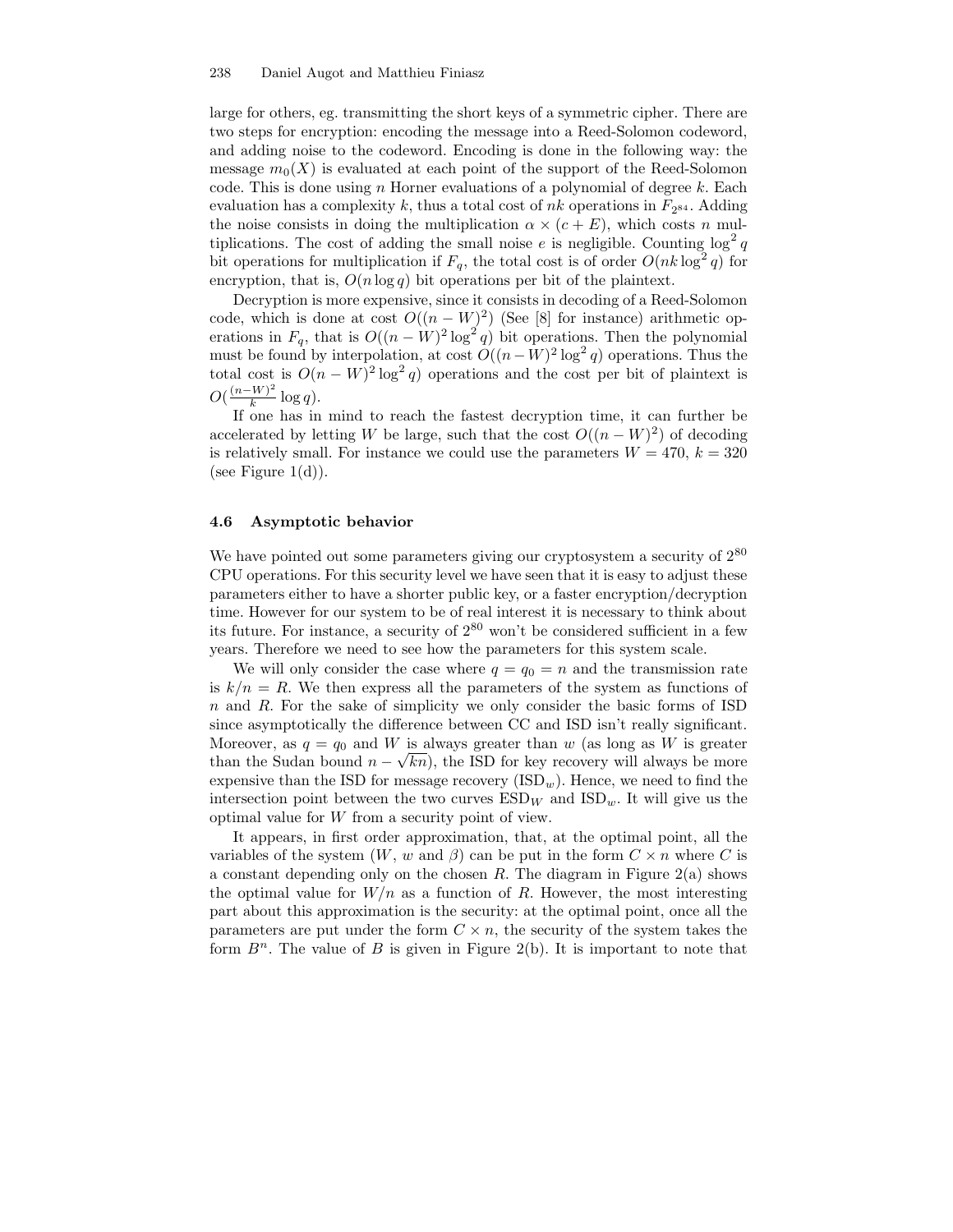

Fig. 2. optimal asymptotic values for  $W/n$  (on the left) and the security of the system (on the right) as functions of  $R$ 

this approximation is only a first order approximation. However it turns out to be quite good as the security levels it gives are really close to those obtained through exact calculations, for given parameters.

This means that, whatever the value of  $R$ , it is always possible to get an exponential security, as long as  $W$  is well chosen. The best choice from a security point of view will be  $R \simeq 0.64$  which can lead to a security as high as  $2^{122}$  for a length  $n = 1024$ . Moreover, if one accepts loosing a little security, it is possible to either increase the transmission rate to minimize the amount of data transfered during an encrypted communication, or decrease the transmission rate to reduce the amount of calculation and speed up the encryption/decryption processes.

## 5 Conclusion

We have proposed a public key encryption scheme based on a new intractable problem, the *Polynomial Reconstruction* problem, which has already been identified as a hard problem by Kiayias and Yung. The cryptosystem is fast for encryption and decryption and presents a variant with a small public key (3072 bits). The public and secret keys are very easy to generate, even in large quantities. Furthermore when the parameters are carefully selected, the security of the system seems truly exponential in terms of the parameters. Thus the system should remain secure under every known attack.

## References

1. A. Canteaut and F. Chabaud. A new algorithm for finding minimum-weight words in a linear code: application to primitive narrow-sense BCH codes of length 511. IEEE Transactions on Information Theory, 44(1):367–378, January 1998.